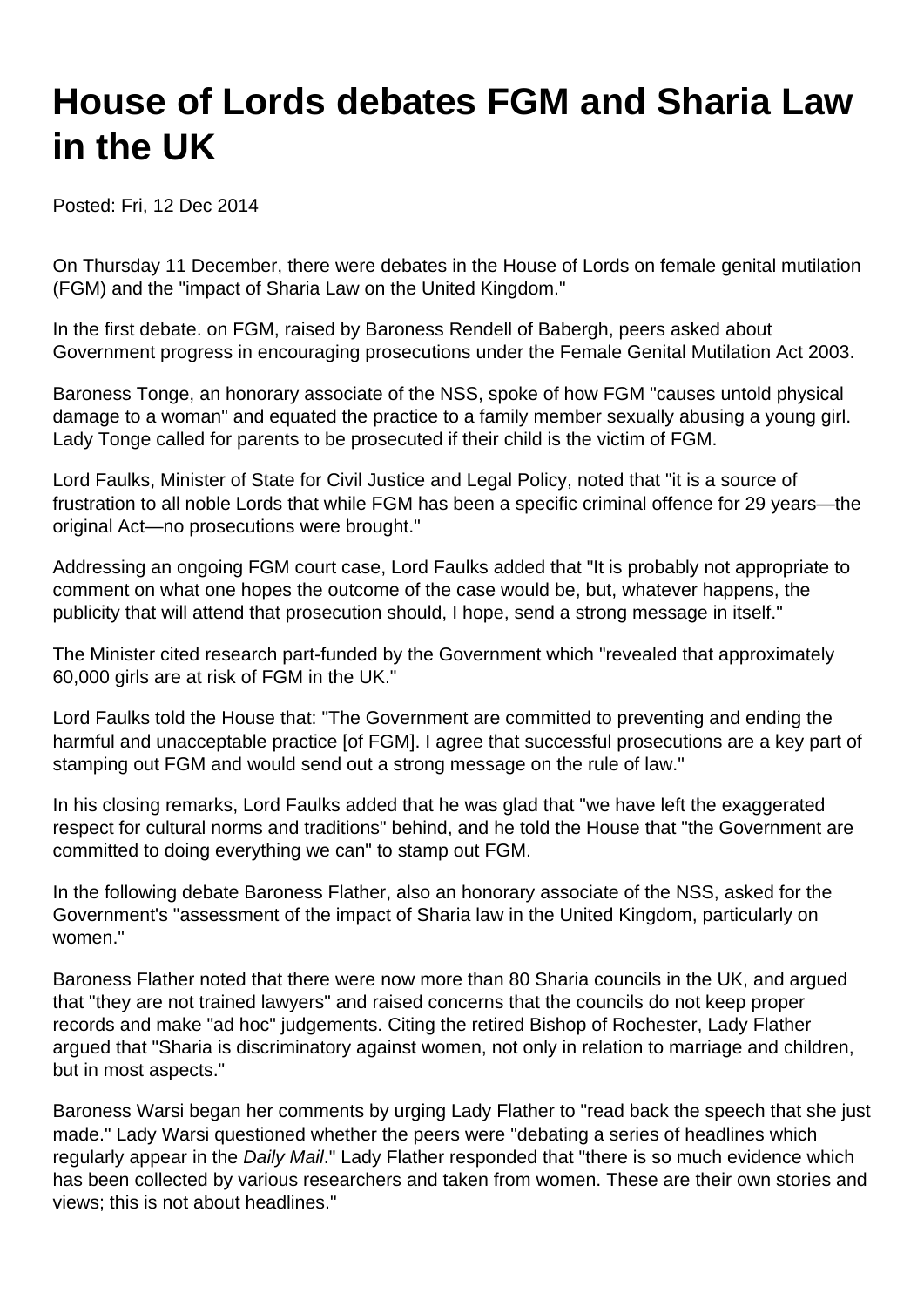Lady Warsi continued, arguing that there was a difference between "Sharia and Sharia law" and that "Sharia exists in the United Kingdom in our multicultural society." Lady Warsi raised the example of Sharia-compliant financial bonds and student loans, as well as halal food and circumcision.

Addressing the issue of Muslim women left without rights in unrecognised nikah Islamic 'marriages', Lady Warsi suggested that the Government might formally recognise Islamic religious 'marriages' so that men with multiple wives could be charged with bigamy.

Baroness Cox then drew attention to the situation of women trapped in Islamic 'marriages', and discussed a new report on that subject (covered by the NSS [earlier this week\)](https://www.secularism.org.uk/news/2014/12/new-report-on-uk-sharia-marriages-exposes-tip-of-the-iceberg). The report detailed the concerns that Lady Flather raised, that women in Islamic 'marriages' are left without legal protection in the event of a 'divorce' and that many Muslim women are unaware of their legal rights.

Lady Cox said: "several Muslim women have told me that men in their communities may each have up to 20 children," adding that this leads to children growing up in "dysfunctional families." Citing information from the report, Lady Cox said: "Two-thirds of those who are married are in polygamous marriages. Some say that they did not know that they were a second or third wife when they were married. Of these, almost all said that their husbands fail to provide them with financial support, in contravention of Islamic teaching. Many of these women are desperately unhappy."

Lord Ahmad, concluding the debate, said "there is no parallel court system in this country" and that the Government "have no intention of changing this position in relation to any part of England and Wales." Lord Ahmad added that "the law of the land will prevail irrespective of what religious practice or community you may belong to."

NSS Executive Director Keith Porteous Wood, who was present at the debates, said it was "shameful" that despite being outlawed, so much FGM was still being carried out in the UK and "going almost entirely unpunished."

On the subject of unregistered marriages, he said it was "deeply problematic" that so many people were undergoing Islamic marriages without also undergoing civilly registered marriages. " In the event of a marriage break-up, this leaves many British citizens, particularly women, in a very vulnerable position without any financial remedies. It also allows polygamy to be practised on an industrial scale."

He added: "Lady Tonge, Lady Flather and Lady Cox should be congratulated for their part in these debates on topics which the Government and Parliament have in the past shied away from. It is to be hoped that the Minister's assurance that "exaggerated respect for cultural norms and traditions" has been left behind augurs better for the future."

The full text of the debates can be read [here](http://www.publications.parliament.uk/pa/ld201415/ldhansrd/text/141211-gc0001.htm#14121139000326).

- [Share on What's App](whatsapp://send?text=http://www.secularism.org.uk/news/2014/12/house-of-lords-debates-fgm-and-sharia-law-in-the-uk?format=pdf)
- [Share on Facebook](https://www.facebook.com/sharer/sharer.php?u=http://www.secularism.org.uk/news/2014/12/house-of-lords-debates-fgm-and-sharia-law-in-the-uk?format=pdf&t=House+of+Lords+debates+FGM+and+Sharia+Law+in+the+UK)
- [Share on Twitter](https://twitter.com/intent/tweet?url=http://www.secularism.org.uk/news/2014/12/house-of-lords-debates-fgm-and-sharia-law-in-the-uk?format=pdf&text=House+of+Lords+debates+FGM+and+Sharia+Law+in+the+UK&via=NatSecSoc)
- [Share on Email](https://www.secularism.org.uk/share.html?url=http://www.secularism.org.uk/news/2014/12/house-of-lords-debates-fgm-and-sharia-law-in-the-uk?format=pdf&title=House+of+Lords+debates+FGM+and+Sharia+Law+in+the+UK)
- [Subscribe to RSS Feed](/mnt/web-data/www/cp-nss/feeds/rss/news)

Tags: [FGM](https://www.secularism.org.uk/news/tags/FGM), [Islam](https://www.secularism.org.uk/news/tags/Islam), [Sharia](https://www.secularism.org.uk/news/tags/Sharia)